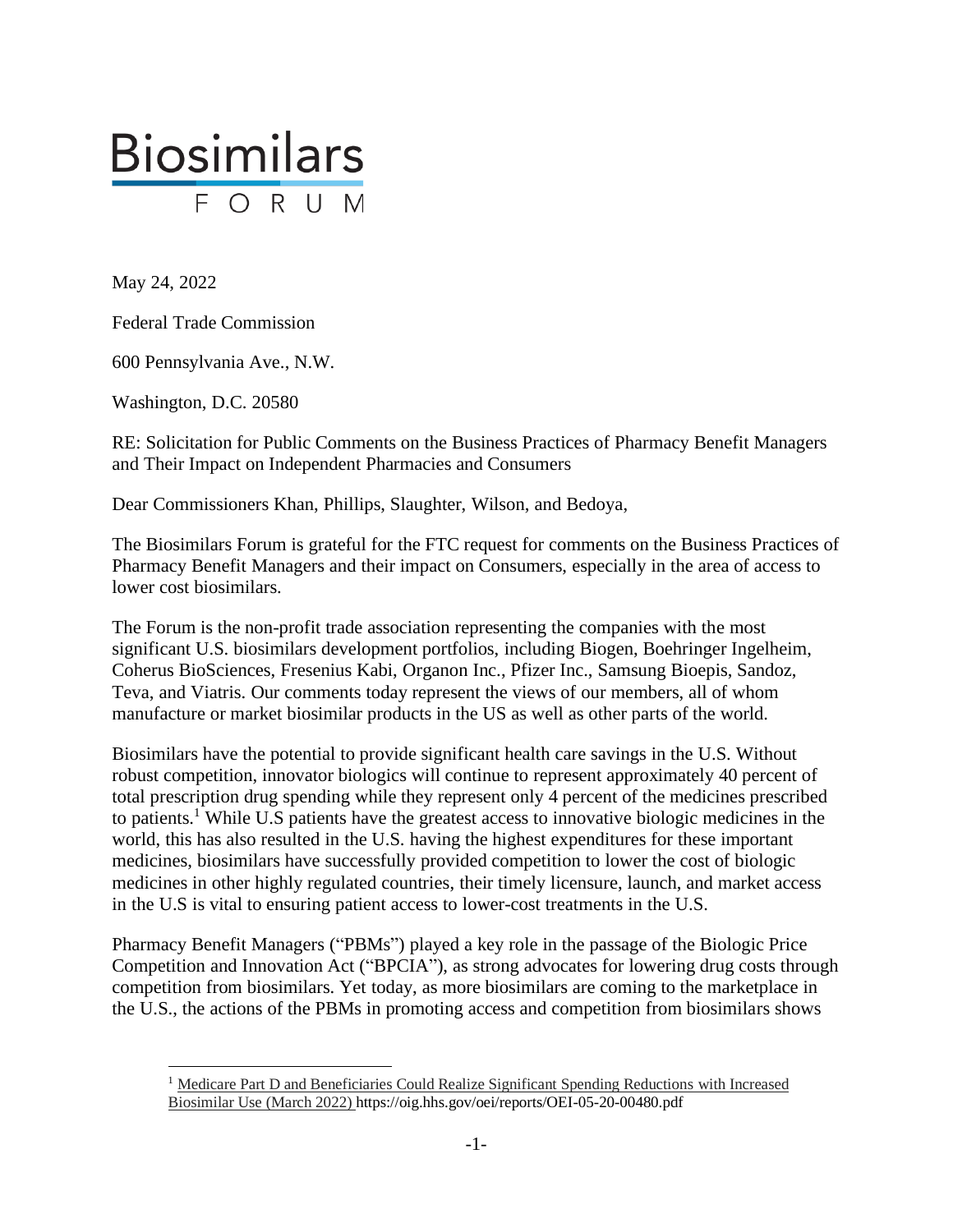that PBMs are instead raising barriers to and restricting access to the lower cost biosimilars they advocated for in BPCIA. <sup>2</sup> These actions have a negative impact on patients and the future sustainability of the biosimilars industry.

PBMs manage prescription drug benefits on behalf of health insurers, Medicare Part D drug plans, and large employers, and act as middlemen in the distribution of prescription drugs developing lists of covered medications, negotiating rebates from drug manufacturers, and contracting with pharmacies for reimbursement.<sup>3</sup> PBMs initially lowered prices by aggregating health plan customers to form large networks, allowing them to negotiate discounts with drug manufacturers while simultaneously building and maintaining networks of dispensing pharmacies. However, the business of PBMs has grown beyond the original concept with PBMs increasingly employing a host of practices that result in higher prices for payers/consumers and eliminate opportunities to reduce overall costs, including maximum allowable cost lists, direct and indirect remuneration fees, anticompetitive rebating practices, and differential pricing. In addition, PBMs couple their administrative and negotiating services with pharmaceutical distribution services, creating two choke points in the distribution chain.<sup>4</sup> Not only do these practices harm consumers in the short term, but the long-term effects threaten to undermine the economic viability of biosimilars.

#### **Nature of the Problem**

#### **Rebates:**

PBMs are not required by federal law to disclose rebates received from drug makers or spread pricing, the difference between the payment the PBM receives from the state or managed care organization and the reimbursement amount it pays to the pharmacy.<sup>5</sup> The State of Louisiana has filed a complaint against OptumRX and United Healthcare, to recover billions of dollars in inflated prescription drug prices charged by the Optum/United Healthcare to the Louisiana Medicaid Program.<sup>6</sup> Within the complaint, Louisiana notes that "due to the secrecy of all PBM contracts, spread pricing and other PBM pricing schemes are difficult to detect and rebate

 $5$  See How the FTC Protected the Market Power of Pharmacy Benefit Managers (February 19, 2021), [https://promarket.org/2021/02/19/ftc-market-power-pharmacy-benefit-managers/;](https://promarket.org/2021/02/19/ftc-market-power-pharmacy-benefit-managers/)

<sup>2</sup> Pharmacy Benefit Expose, Community Oncology Association, (February 2022)

[https://communityoncology.org/wp-c](https://communityoncology.org/wp-)ontent/uploads/2022/02/COA\_FL\_PBM\_Expose\_2-2022.pdf <sup>3</sup> Prescription Pricing for the People Act,

[https://www.grassley.senate.gov/imo/media/doc/prescription\\_pricing\\_for\\_the\\_people\\_act\\_-\\_one\\_pager.pdf.](https://www.grassley.senate.gov/imo/media/doc/prescription_pricing_for_the_people_act_-_one_pager.pdf) 

<sup>4</sup> Robin Feldman, *Drugs, Money, and Secret Handshakes* ("In addition to rebates, drug companies offer payments to PBMs in the form of administrative fees or data-managing fees. Increasingly, drug companies are offering creative fees for 'services,' such as providing research and information to the drug company. These fees have the advantage of being invisible to the insurers in certain circumstances. Even when a drug company pays for services from a PBM, if the value of the service is substantially less than the payment made, the transaction is simply an indirect price concession. Once again, raising list prices can leave room for the drug company to offer these goodies without reducing the drug company's net income from sales of the drug. And, of course, many people will be forced to pay the higher list prices. As a transfer of money from the drug company to the PBM, these payments reduce the drug company's net income from sales of the drug and increase the PBM revenue related to a specific drug. In this manner, the drug company shares some of its monopoly rent with the PBM. Together, the rebates and other transfers of value can be called "persuasion payments.")

<sup>6</sup> State of Louisiana VS OptumRX, (April 2022[\) http://freepdfhosting.com/be3e3e8988.pdf,](http://freepdfhosting.com/be3e3e8988.pdf) Sec. 40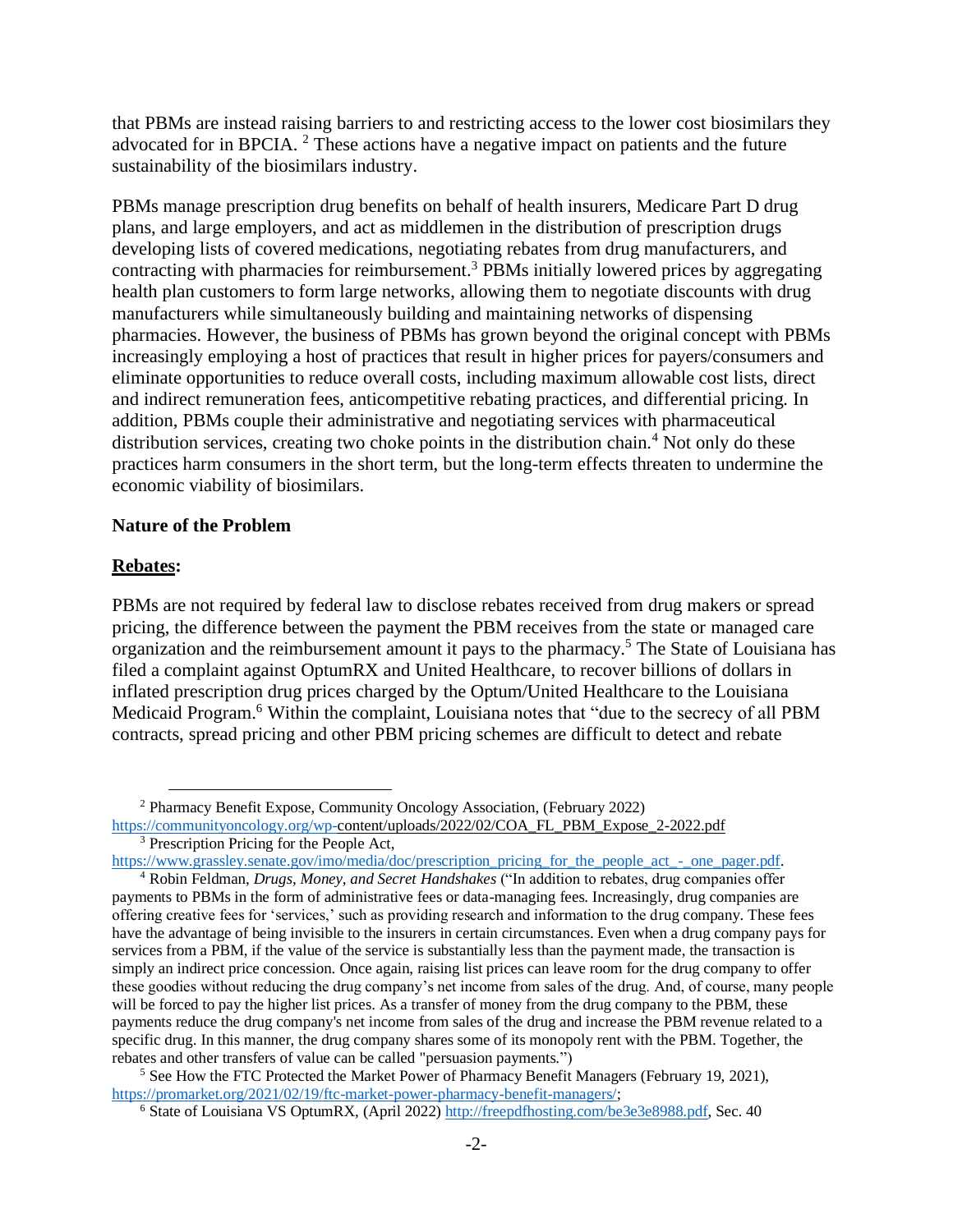amounts are confidential.....however, they ultimately drive up total drug costs and prices.<sup>7</sup> Louisiana went on further to say "establishing spread pricing through frequent and continued regular business practices is in violation of LSA-R.S 22:1867 and R.S. 40:2870.<sup>8</sup>

Rebates arise in the context of contracts between manufacturers and providers or third-party payers, including commercial health plans, Medicare Part D programs, and PBMs. Many payers use PBMs to design their formularies (or list of covered drugs) for pharmacy benefits under their plan. A drug may be "preferred" or "on formulary" and there may be "tiers" to the covered medications. PBMs require pharmaceutical companies to provide rebates to get particular drugs on formulary or in a higher tier on the formulary. In practice, this results in PBMs keeping higher priced drugs on formulary even where lower cost alternatives are available.<sup>9</sup> Such rebates increase drug costs and disincentivize companies from developing new medicines or investing in biosimilars, harming competition.<sup>10</sup>

- **•** The practice of excluding medications from the formularies by the three largest PBMs – Caremark, Express Scripts, and Optum Rx – has continued to grow. Formulary exclusions have emerged as a powerful tactic for PBMs to gain additional negotiating leverage against drug manufacturers, as they lead to deeper rebates to avoid exclusion.<sup>11</sup> These mega-PBMs have enormous leverage over the drug companies, who are forced to satisfy their demands for increased rebate payments or risk being excluded from a high proportion of the market as only three PBMs serve approximately 80% of the market.<sup>12</sup>
- Rebates and list prices are positively correlated roughly dollar-for-dollar.<sup>13</sup> Because market dynamics drive PBMs to favor drugs that offer higher rebates over lower cost alternatives, the result is to cause higher list prices, which do not align with actual net contract prices for the PBM. Uninsured and underinsured patients are directly impacted by higher list prices due to their co-pays and deductibles being based on the drug's list prices. Increasing scrutiny on the rebating system could lower drug costs by lowering list prices or changing formulary decisions to favor lower cost alternatives for these patients, who are often the most disadvantaged of all.<sup>14</sup>

Priceshttps://healthpolicy.usc.edu/research/the-association-between-drug-rebates-and-list-prices/

<sup>7</sup> State of Louisiana VS OptumRX, (April 2022[\) http://freepdfhosting.com/be3e3e8988.pdf,](http://freepdfhosting.com/be3e3e8988.pdf) Sec 40

<sup>&</sup>lt;sup>8</sup> State of Louisiana VS OptumRX, [http://freepdfhosting.com/be3e3e8988.pdf,](http://freepdfhosting.com/be3e3e8988.pdf) April 2022. Sec. 75

<sup>9</sup> See Federal Trade Commission Report on Rebate Walls,

https://www.ftc.gov/system/files/documents/reports/federal-trade-commission-report-rebatewalls/federal\_trade\_commission\_report\_on\_rebate\_walls\_.pdf

<sup>&</sup>lt;sup>10</sup> See Federal Trade Commission Report on Rebate Walls,

https://www.ftc.gov/system/files/documents/reports/federal-trade-commission-report-rebatewalls/federal\_trade\_commission\_report\_on\_rebate\_walls\_.pdf

<sup>&</sup>lt;sup>11</sup> Five Takeaways from the Big Three PBMs' 2022 Formulary Exclusions (January 18, 2022), https://www.drugchannels.net/2022/01/five-takeaways-from-big-three-pbms-2022.html

 $12$  The Association Between Drug Rebates and List (February 11, 2020),

Priceshttps://healthpolicy.usc.edu/research/the-association-between-drug-rebates-and-list-prices/

<sup>&</sup>lt;sup>13</sup> The Association Between Drug Rebates and List (February 11, 2020),

<sup>&</sup>lt;sup>14</sup> New Evidence Shows Prescription Drug Rebates Play a Role in Increasing List Prices (February 11, 2020), https://healthpolicy.usc.edu/article/new-evidence-shows-prescription-drug-rebates-play-a-role-in-increasing-listprices/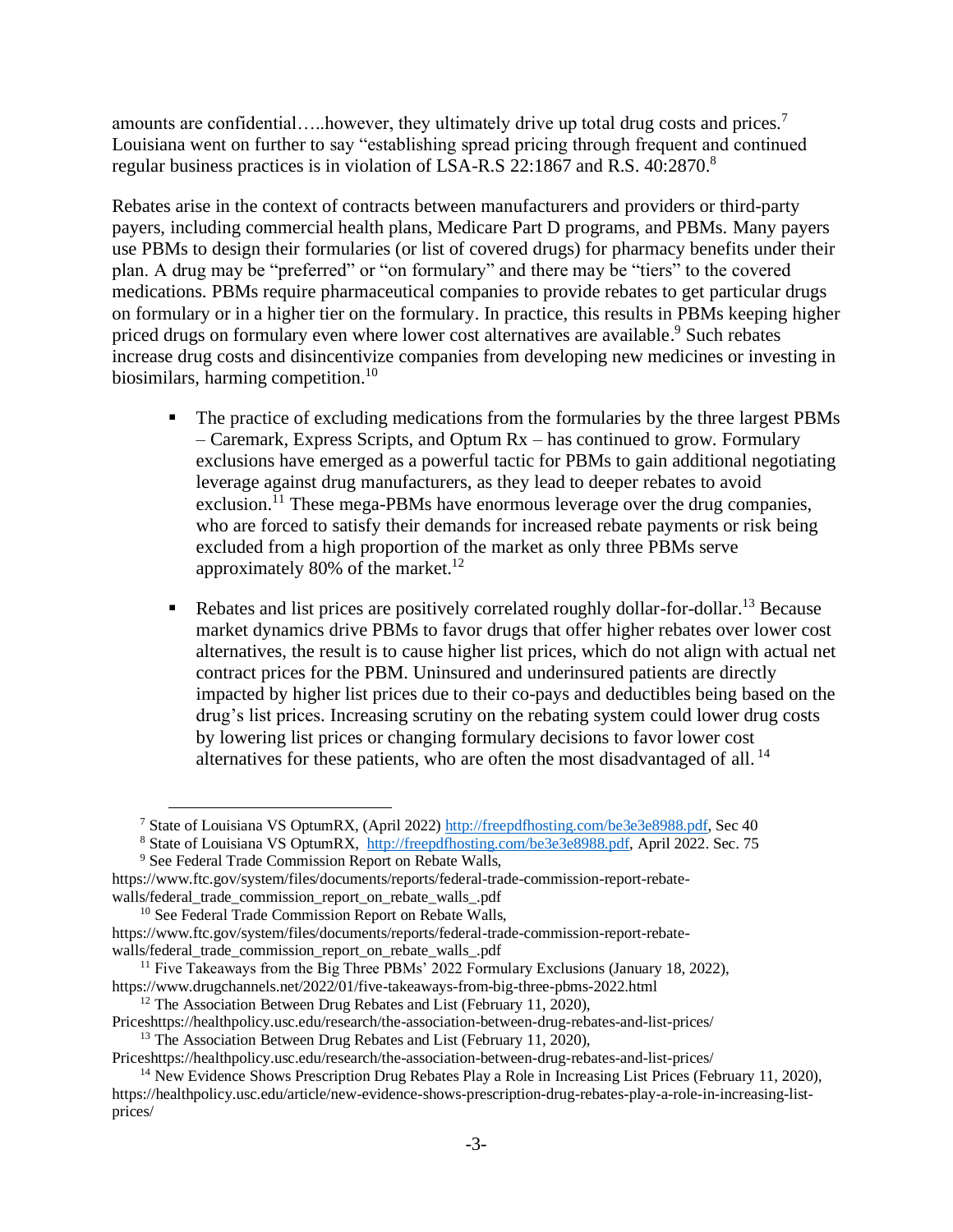Because of the current anti-competitive conditions, the use of rebates as a negotiation tool, discourages access to lower list price biosimilars. Patients have waited decades for biosimilar competition for the blockbuster drug Humira. Nine competitors are poised to launch in 2023. Because of these rebating dynamics, it is possible that the patient has no, or very little, out of pocket relief, even with 10 competitors on the market. However, PBMs stand to make significant revenue from the drug through rebates.

As noted in the Senate Finance Committee's Staff report, certain contracting and business practices of PBMs may create incentives for them to prefer drugs with high rebates and, in turn, discourage manufacturers from competing with lower list prices.<sup>15</sup> These practices do not support lower list price biosimilars and are not aligned with the affordability of patients.

For example, in an attempt to avoid payers switching to a competitor's product, Sanofi and Novo Nordisk increased their rebate bids to respond to Eli Lilly. The investigation found that rebate offers made by Sanofi and Novo Nordisk to CVS Caremark have increased exponentially between 2013 and 2019 For example, in July 2013, Sanofi offered rebates between 2% and 4% for preferred placement on CVS Caremark's client's commercial formulary. By 2018, Sanofi rebates were as high as 56% for preferred formulary placement.<sup>16</sup>

Similarly, rebates to Express Scripts and OptumRx increased dramatically for long-acting insulins. In 2019, Sanofi offered OptumRx rebates up to 79.75% for Lantus for preferred formulary placement on their client's commercial formulary, compared to just 42% in 2015.<sup>17</sup>

The Forum has also become aware of practices in national payer coverage of biosimilars that will drive immediate and potential future restrictions on physician choice of biosimilars. In the past, physicians have voiced their concern over payer restricted products and disapproval of manufacturers pursuing payer exclusive product arrangements. In the biosimilar space, some of our members have responded and have consistently declined to compete for 1 of 1 or exclusive offers as part of our support for physician choice.

For example, we have been recently informed that one member's oncology biosimilars, among other products, were removed from coverage from a commercial medical benefit plan effective January 1, 2022, when they chose not to compete for exclusive or 1 of 1 medical coverage, which is what the payer accepted from another competitor brand, likely based on higher rebate rates offered for exclusive coverage<sup>18</sup>.

PBMs are managing provider-administered biosimilars on their pharmacy benefit formularies and do not favor lower cost biosimilars which is concerning to biosimilar developers and should be to stakeholders who are looking for ways to lower drug costs. For example, in the case of the

<sup>&</sup>lt;sup>15</sup> Senate Finance Committee Staff, Insulin: Examining the Factors Driving the Rising Cost of a Century Old [Drug,](https://www.finance.senate.gov/imo/media/doc/Grassley-Wyden%20Insulin%20Report%20(FINAL%201).pdf) Washington, District of Columbia, 2021

<sup>&</sup>lt;sup>16</sup>Senate Finance Committee Staff, Insulin: Examining the Factors Driving the Rising Cost of a Century Old [Drug,](https://www.finance.senate.gov/imo/media/doc/Grassley-Wyden%20Insulin%20Report%20(FINAL%201).pdf) Washington, District of Columbia, 2021. page 67.

<sup>&</sup>lt;sup>17</sup> Senate Finance Committee Staff, Examining the Factors Driving the Rising Cost of a Century Old Drug, page 67

<sup>18</sup> BSF Member company interview, J. Reed May 2022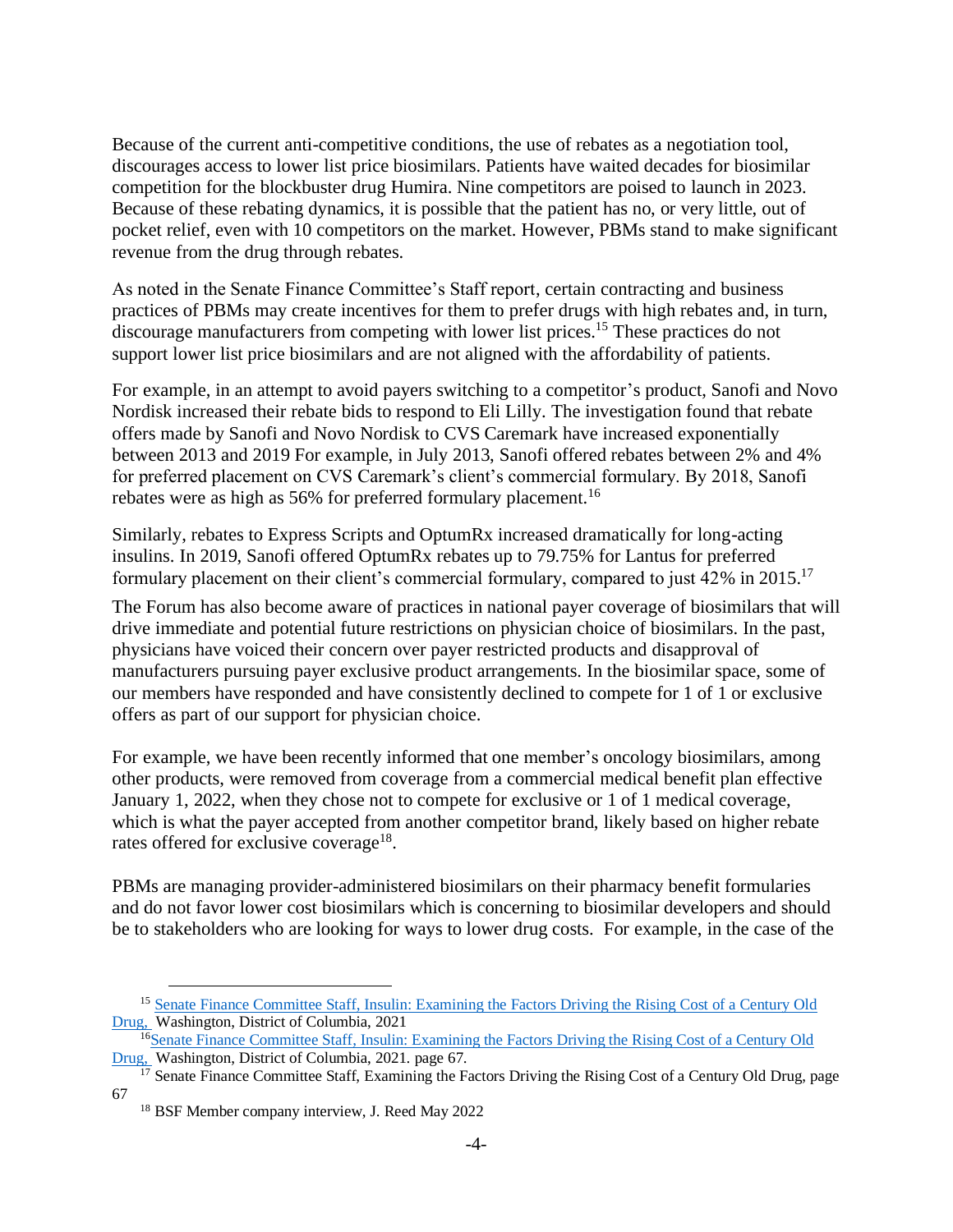infliximab biosimilars, one PBM prefers the one biosimilar, and excludes the reference biologic and two of other biosimilars, while another PBM prefers two biosimilars, yet excludes the reference biologic and another biosimilar, and yet another PBM excludes all the biosimilars and prefers the reference biologic.<sup>19</sup>

Excluding lower list price biosimilars and limiting robust competition in the marketplace is concerning to biosimilar developers. The Forum has published reports demonstrating that direct competition from multiple biosimilars and the reference product can produce the greatest level of savings and lowering of the average sales price of all the products, both biosimilars and the reference biologic on a sustainable basis:



Payer restrictions, enforced with higher rebates to payers in exchange for payer exclusives, will likely negate many provider and GPO contracts that were intended to safeguard physician choice. Moreover, manufacturers that win exclusive contracts with payers will have no incentive

,,,,,,,,,,,,,,,,,,,,,,,,,,,,,,,

\$0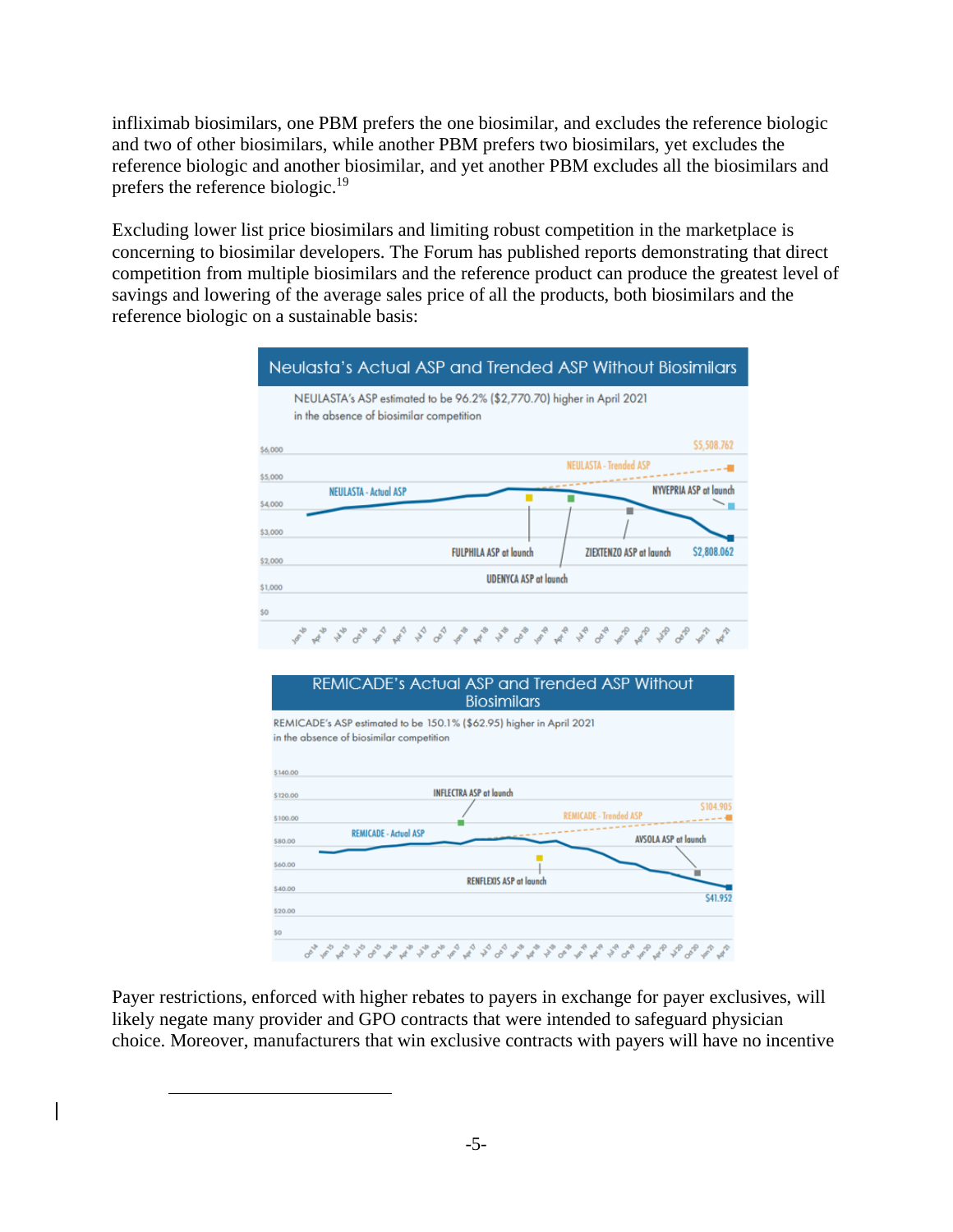to offer discounts to GPOs and providers. More long-reaching implications to payer restricted products lead to additional concerns including more national and regional payers restricting physician choice through product exclusion on all biosimilar manufacturers, may have to pursue exclusives; and payers may move to alternative dispensing practices as a norm, limiting physician choice, market competition and again, creating a negative impact on the development of biosimilars in the future.

This practice must stop in order to protect  $\&$  preserve provider choice and ensure parity positions for products.

# **Horizontal Consequences & Vertical Consolidation:**

Vertical consolidation and integration between health insurers, providers, pharmacy benefit managers, and other sectors of the healthcare market has transformed the PBM industry and exacerbated the harmful conduct.

In addition, horizontal concentration and the resulting increase in market power of PBMs limits the choice of insurers and pharmacies and reduces competition within the PBM industry, keeping brand (and subsequently generic and biosimilars) prices high through rebates and spread pricing.

o Per one expert's study, "for every \$100 in spending by an insured consumer on a drug sold in a retail pharmacy only \$58 reaches the manufacturer and the remaining \$42 is kept by intermediaries or "middlemen". <sup>20</sup>

Evidence confirms that horizontal and vertical market consolidation has allowed these companies to expand their use of harmful conduct. The rebate-for-exclusion practice has become prevalent particularly and has foreclosed biosimilars by shielding incumbent drugs with high costs from competition and the resulting diminished biosimilar –entry has a huge impact on consumers. As a result of large rebates, including multi-product bundles, extracted from brand manufacturers, biosimilars are not being regularly added to PBM formulary tiers.<sup>21</sup> In many instances the PBM extracts large rebates from brand manufacturers that either explicitly exclude biosimilar products or prefer brand drug products in such a way as to result in de facto exclusivity. This practice can have a costly and direct impact on patients.

Vertical consolidation and conglomeration have allowed PBMs to expand into new practices and find new ways to abuse their position. For instance, PBMs have recently introduced purchasing organizations, rebate aggregators, or contracting entities known as "group purchasing

 $20$  Neeraj Sood, Potential effects of the proposed CVS acquisition of Aetna on competition and consumer welfare (June 14, 2018). Dr. Sood was a presenter at the FTC's pharmaceutical workshop entitled "Understanding Competition in Prescription Drug Markets: Entry and Supply Chain" [https://www.ftc.gov/system/files/documents/public\\_events/1255653/understanding\\_competition\\_in\\_prescription\\_dr](https://www.ftc.gov/system/files/documents/public_events/1255653/understanding_competition_in_prescription_drug_markets_workshop_slides_11-8-17.pdf) [ug\\_markets\\_workshop\\_slides\\_11-8-17.pdf](https://www.ftc.gov/system/files/documents/public_events/1255653/understanding_competition_in_prescription_drug_markets_workshop_slides_11-8-17.pdf) beginning at slide 74.

<sup>&</sup>lt;sup>21</sup> Employers Face Barriers with Adopting Biosimilars, Formularywatch.com, March 2022, https://www.formularywatch.com/view/employers-face-barriers-with-adopting-biosimilars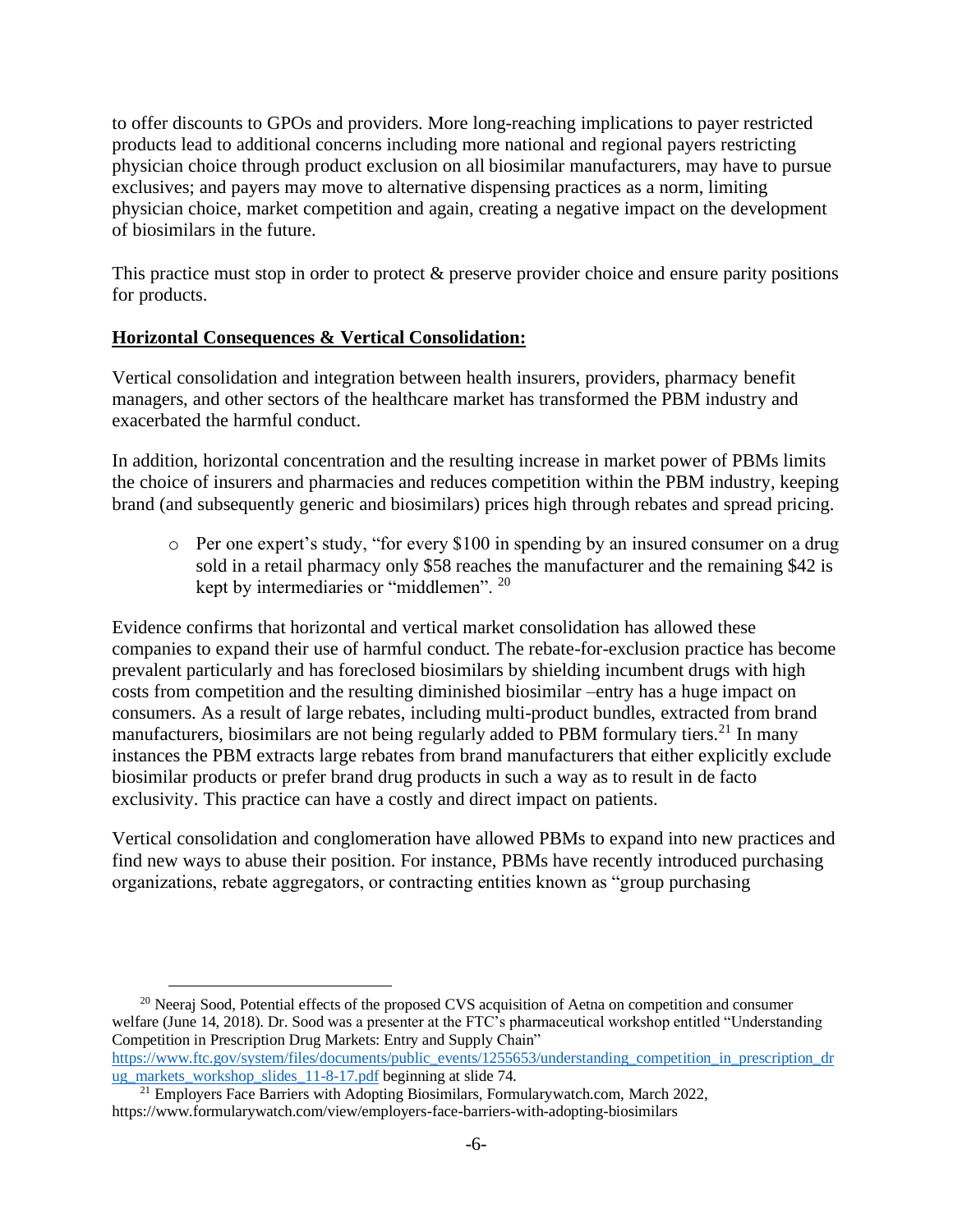organizations."<sup>22</sup> The groups' missions are expressly to further use scale and leverage to aggressively negotiate lower costs for consumers; however, with the PBMs already representing 75% of covered lives it is difficult to imagine additional savings on behalf of consumers. More likely, the addition of yet another middleman allows for the vertically integrated companies to hide discounts and fees collected from drug makers, making the system even less transparent and accountable to patients.

Buying groups can force drug manufacturers to accept prices below a competitive level because such groups exercise "monopsony" power (upstream market power). In these upstream buying markets, lower prices result in anticompetitive effects in the form of restricted output as manufacturers (particularly generic manufacturers) exit the market, decide not to launch approved products in a particular market, or reduce research and development activity. The lack of incentives to produce such drugs has resulted in drug shortages. This practice will also impact biosimilar development in the future and impeded the emergence of a sustainable specialty market.

Joint negotiating entities, sometimes referred to as "rebate aggregators,"<sup>23</sup> are a recent phenomenon in the pharmaceutical ecosystem. Through separate entities (often housed internationally) PBMs concentrate negotiating power vis-à-vis biosimilar manufacturers, creating a bottleneck for access to commercial lives. These include the following:

- $\circ$  Ascent (Express Scripts + Prime Therapeutics + Kroger + Humana)
- $\circ$  Zinc Health (CVS/Caremark + Anthem)<sup>24</sup>
- $\circ$  Emisar Pharma Services (OptumRx)<sup>25</sup>

 $^{22}$  Already concerned with drug costs, large employers, family pharmacists worry about more middlemen. Ohio Capital Journal (September 2, 2021[\) https://ohiocapitaljournal.com/2021/09/02/already-concerned-with-drug-costs](https://ohiocapitaljournal.com/2021/09/02/already-concerned-with-drug-costs-large-employers-pharmacists-worry-about-another-layer-of-middlemen/)[large-employers-pharmacists-worry-about-another-layer-of-middlemen/](https://ohiocapitaljournal.com/2021/09/02/already-concerned-with-drug-costs-large-employers-pharmacists-worry-about-another-layer-of-middlemen/)

<sup>&</sup>lt;sup>23</sup> The state of Arkansas recently alleged that several PBMs "used their controlled rebate aggregator entities in furtherance of" an alleged conspiracy regarding insulin products. See Complaint, State of Arkansas ex rel. Leslie Rutledge v. Eli Lilly et al, No. 60-cv-22-2976 (Pulaski Cnty. Cir. Ct. May 11, 2020).

<sup>&</sup>lt;sup>24</sup> Drug Channels News Roundup, August 2021: OptumRx's New GPO, Pharmacy DIR Fees, State Biosimilar Laws, UM Views, and a Newspaper Delivers, Drug Channels (August 25, 2021)

https://www.drugchannels.net/2021/08/drug-channels-news-roundup-august-2021.html

<sup>&</sup>lt;sup>25</sup> Marty Schladen, Already Concerned with Drug Costs, Large Employers, Family Pharmacists Worry about More Middlemen, OHIO CAPITAL JOURNAL (Sept. 2, 2021) available at

https://ohiocapitaljournal.com/2021/09/02/already-concerned-with-drug-costs-large-employers-pharmacists-worryabout-another-layer-of-middlemen/ ("Cigna/Express Scripts launched its "group purchasing organization," Ascent, in Switzerland in 2019. Last year, CVS launched Zinc domestically and in July, news broke that Optum was launching Emisar Pharmacy Solutions in Ireland. The companies have been called purchasing organizations, rebate aggregators or contracting entities. As those names suggest, they'll negotiate rebates and contract with drugmakers on behalf of their affiliated PBMs.")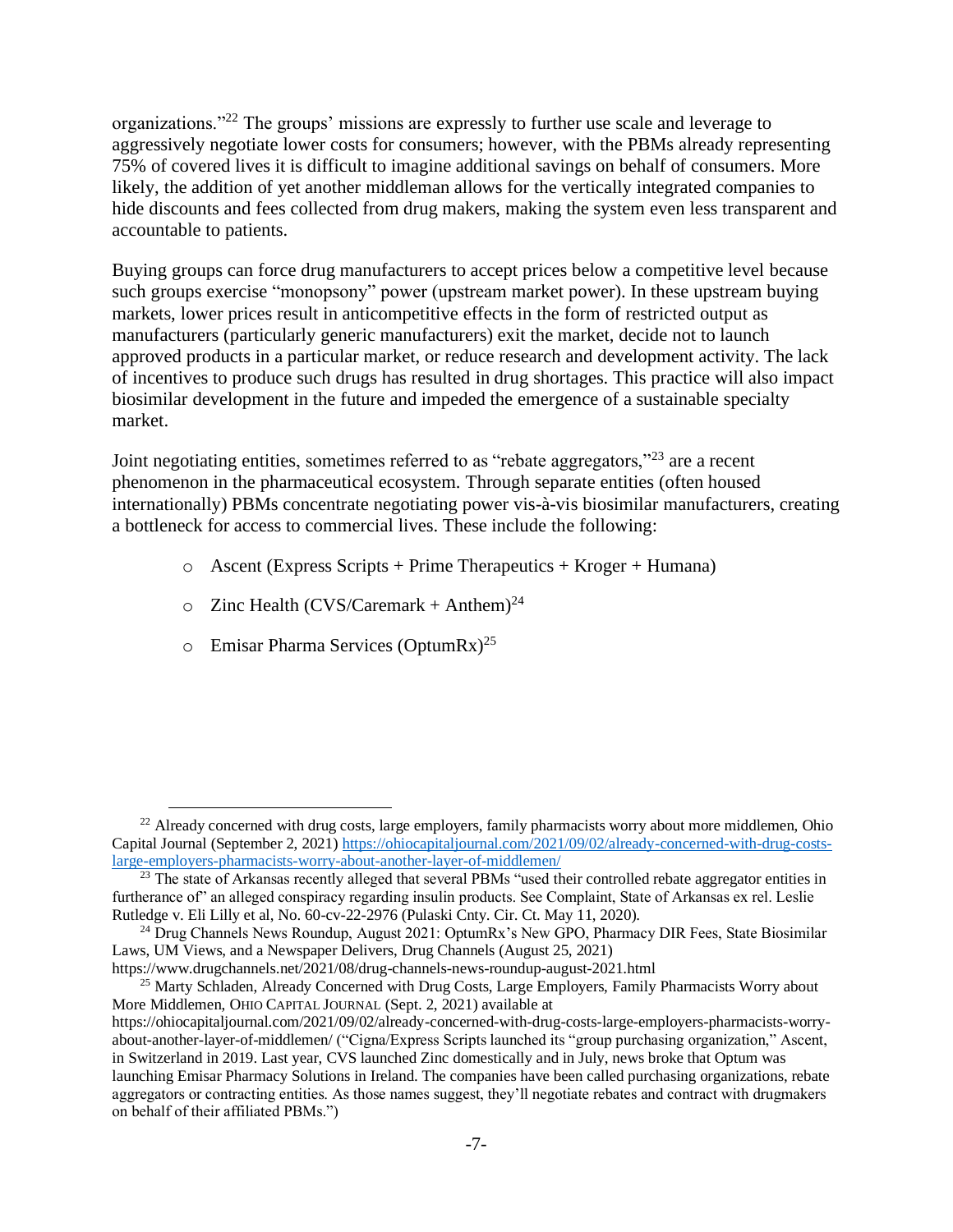

PBMs' market concentration and power has enabled practices that have resulted in decreased competition and higher prices through blocking market access. PBMs have a clear financial incentive to drive up the price of pharmaceutical products because they receive rebates from drug manufacturers in exchange for preferential formulary placement, market share targets, or de facto exclusivity.<sup>26</sup> The formulary placement fees and other rebates give PBMs positive incentives to distort prices and increase their own profits.<sup>27</sup> The higher the list price, the more price concessions a PBM can collect and retain.**<sup>28</sup>** The rebate-for-exclusion practice has become prevalent particularly in excluding or diminishing the impact of entry by biosimilars, again, with the result of shielding incumbent drugs with high costs from competition from biosimilars, ultimately with a huge negative impact on consumers. .

In addition, PBMs increasingly employ a host of practices that result in higher prices for downstream payers/consumers and eliminate opportunities to reduce overall costs, including maximum allowable cost lists, direct and indirect remuneration fees, anticompetitive rebating practices, and differential pricing. In addition, PBMs couple their administrative and negotiating services with pharmaceutical distribution services, creating two choke points in the distribution chain.<sup>29</sup>

<sup>26</sup> ." Elizabeth Seeley and Aaron S. Kesselheim, *Pharmacy Benefit Managers: Practices, Controversies, and What Lies Ahead*, THE COMMONWEALTH FUND, (Mar. 26, 2019).

<sup>&</sup>lt;sup>27</sup> US Drug Prices Distorted to Favor Pharmacy Benefit Managers, Drug Topics (March 22, 2022), [https://www.drugtopics.com/view/us-drug-prices-distorted-to-favor-pharmacy-benefit-managers.](https://www.drugtopics.com/view/us-drug-prices-distorted-to-favor-pharmacy-benefit-managers)

<sup>&</sup>lt;sup>28</sup> US Drug Prices Distorted to Favor Pharmacy Benefit Managers, Drug Topics (March 22, 2022), [https://www.drugtopics.com/view/us-drug-prices-distorted-to-favor-pharmacy-benefit-managers.](https://www.drugtopics.com/view/us-drug-prices-distorted-to-favor-pharmacy-benefit-managers)

<sup>29</sup> Robin Feldman, *Drugs, Money, and Secret Handshakes* ("In addition to rebates, drug companies offer payments to PBMs in the form of administrative fees or data-managing fees. Increasingly, drug companies are offering creative fees for 'services,' such as providing research and information to the drug company. These fees have the advantage of being invisible to the insurers in certain circumstances. Even when a drug company pays for services from a PBM, if the value of the service is substantially less than the payment made, the transaction is simply an indirect price concession. Once again, raising list prices can leave room for the drug company to offer these goodies without reducing the drug company's net income from sales of the drug. And, of course, many people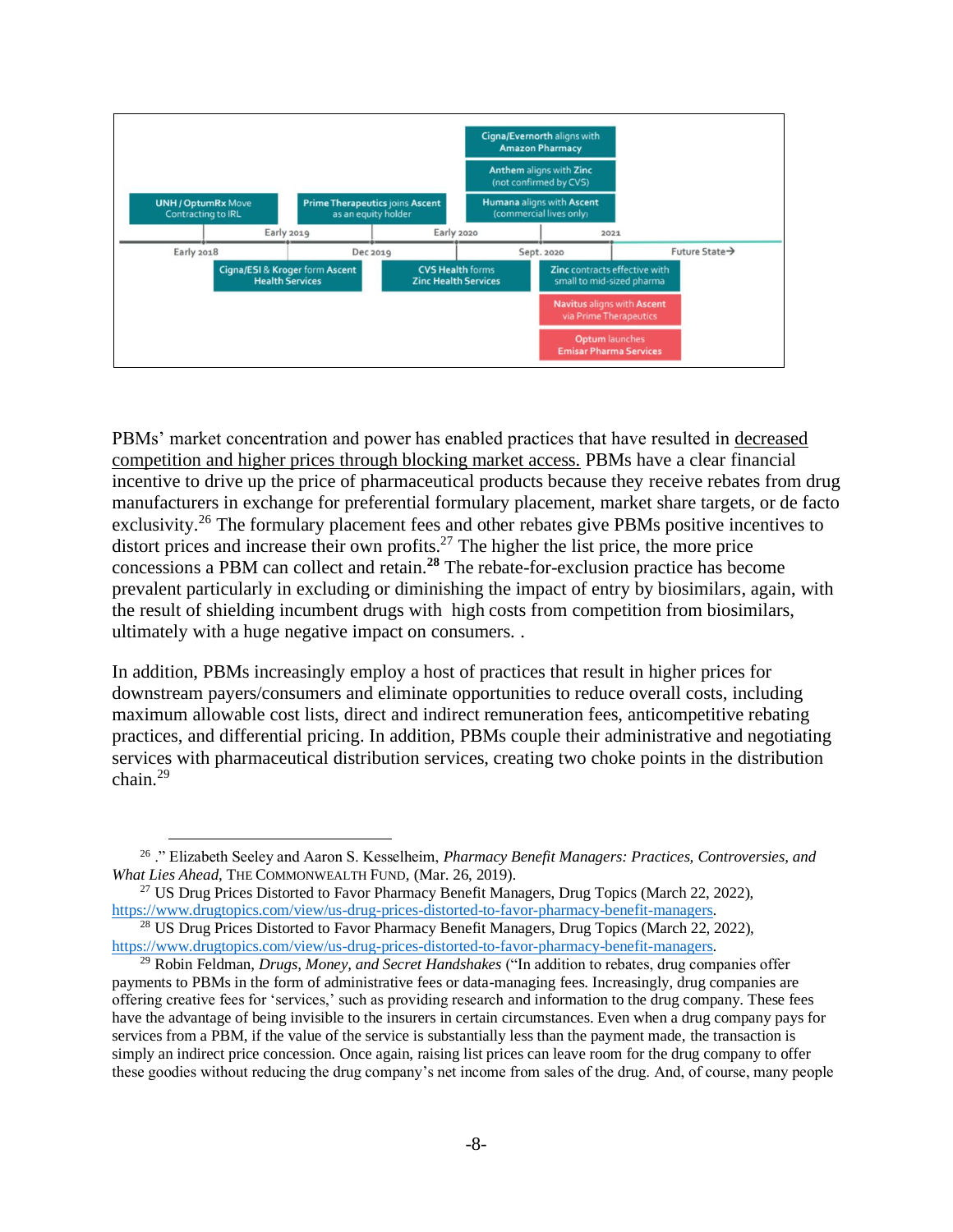## **DIR Fees, Service Fees, Data Fees, and Administrative Fees:**

There are additional fees that PBMs charge from other participants in the supply chain. Direct and Indirect Remuneration (DIR) is an accounting system that Part D plans use to report to CMS all prescription drug price concessions that take place after the point of sale. Service fees, data fees, and administrative fees are some (but not all) of the additional fees that PBMs extract, often from manufacturers, which do not count as rebates. "Over time, payors have secured contract provisions guaranteeing them all or some portion of the "rebates" paid by the Manufacturers to the PBMs. But—critically— "rebates" are only a portion of the total secret Manufacturer Payments."30

"PBMs have begun renaming the Manufacturer Payments in order to keep a larger portion of this money. Payments once known as "rebates" are now called administrative fees, volume discounts, service fees, inflation fees, or other industry jargon terms designed to obfuscate and distract from the substantial sums being secretly exchanged."<sup>31</sup>

### **White Bagging:**

White Bagging is the practice of shipping pharmaceuticals, typically specialty pharmaceuticals, directly to clinics or medical centers. PBMs enforce white bagging practices, and often combine white bagging with PBM-affiliated specialty pharmacies, eschewing traditional distribution channels and often compromising safety protocols at clinics and medical centers.<sup>32</sup>

### **Co-Pay Accumulators Adjustments:**

A few years ago, plan sponsors and PBMs began adopting benefit designs that exclude the value of a manufacturer's payments from the patient's annual deductible and out-of-pocket maximum obligations. With Copay accumulator adjustments the value of a manufacturer's copayment support payments is excluded from the patient's annual deductible and out-of-pocket maximum obligations. The manufacturer funds prescriptions until the maximum value of the deductible is reached. A patient's out-of-pocket spending will then count toward their annual deductible and out-of-pocket maximum. Accumulators therefore reduce the plan's cost by shifting more of a prescription's expenses to patients and manufacturers, because the plan effectively captures the value of two deductibles.<sup>33</sup> Shifting these costs back to patients undermines a co-pay program, patient compliance with their medication regimes and patient access to biosimilars.

# **Employer Experiences with Access to Biosimilars**

will be forced to pay the higher list prices. As a transfer of money from the drug company to the PBM, these payments reduce the drug company's net income from sales of the drug and increase the PBM revenue related to a specific drug. In this manner, the drug company shares some of its monopoly rent with the PBM. Together, the rebates and other transfers of value can be called "persuasion payments.")

<sup>30</sup> Arkansas vs Eli Lilly filed May 11, 2022, case paragraphs 378-379.

<sup>31</sup> Arkansas vs. Elie Lilly filed May 11, 2022, case paragraphs 378-379.

<sup>&</sup>lt;sup>32</sup> Drug Channels, White Bagging Update: PBMs' Specialty Pharmacies Keep Gaining on Buy-and-Bill Oncology Channels, (October 12, 2021), available at [https://www.drugchannels.net/2021/10/white-bagging-update](https://www.drugchannels.net/2021/10/white-bagging-update-pbms-specialty.html)[pbms-specialty.html.](https://www.drugchannels.net/2021/10/white-bagging-update-pbms-specialty.html)

<sup>&</sup>lt;sup>33</sup> Drug Channels, Four Reasons Why PBMs Gain As Maximizers Overtake Copay Accumulators (rerun), (April, 22, 2022), available a[t https://www.drugchannels.net/2022/04/four-reasons-why-pbms-gain-as.html.](https://www.drugchannels.net/2022/04/four-reasons-why-pbms-gain-as.html)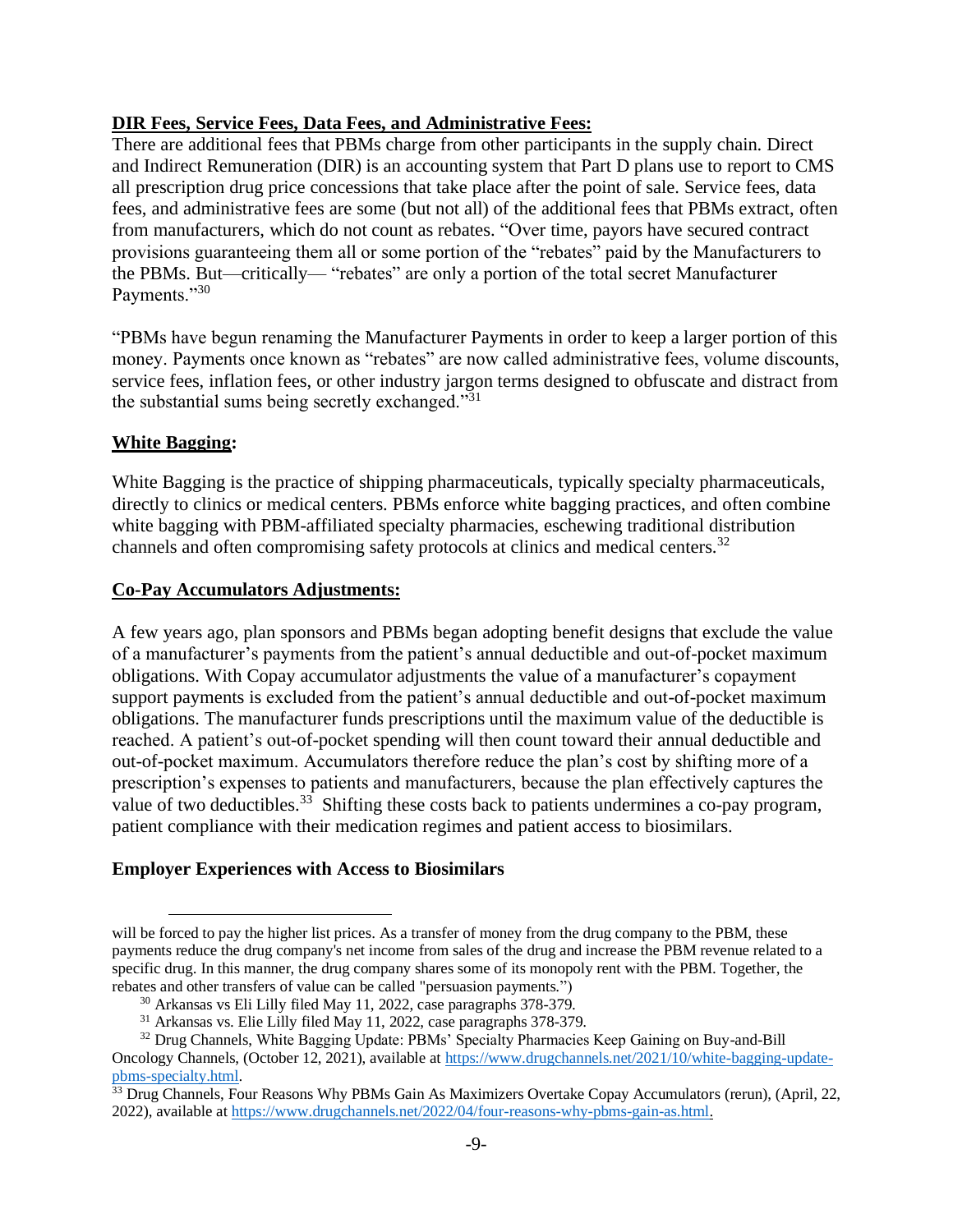In addition to the PBM practices experienced by Forum members that are limiting patient access to lower cost biosimilars, employers in the U.S. have also voiced their concerns regarding their access to lower cost biosimilars through PBM management of their employer purchased pharmacy and health benefit plans.

In their paper published this year, the National Alliance of Healthcare Purchasers Coalition ("The Alliance") found that lack of transparency and misaligned incentives in the US drug market have contributed to purchasers' lack of engagement and reduced adoption of biosimilars.<sup>34</sup>

The Alliance reported that many employers across their discussions agreed their consultants, PBMs, and insurance companies "sold" them on a standardized formulary, telling them they would have to pay for customization if biosimilars and biologics were added.<sup>35</sup>

In addition, there was significant conversation about drug pricing and how rebates and credits are used. Some employers said their PBMs, and payers have told them biosimilars are more expensive and less safe than their branded counterpart and an unnecessary addition to the formulary. One of the most common concerns employers expressed was that they have been told they could lose their rebates if they switched patients from branded products to biosimilars and would therefore pay more.<sup>36</sup> While the PBM is actively encouraging the employer to seek rebates from the branded product as a cost lowering strategy, the Alliance reminded their members that the difference in cost should, in many cases, offset the loss of rebates. In the long term, this would create better price transparency and a lower out-of-pocket cost to the patient, since rebates are not passed on to individual patients at the point of sale.<sup>37</sup> This is the strategy the Forum had hoped the PBMs would embrace when they advocated for BPCIA and a robust, competitive biosimilars market in the U.S.

The Alliance was also told by their employers, that some have been told biosimilars are not always available in inventory and patients would encounter delays or lack of stock at the pharmacy or infusion center. When in fact, the reason a biosimilar or biologic may not be available is that some PBMs are restricting access or not including them on the formulary, not because the supply chain or dispensing pharmacy lacks inventory.<sup>38</sup>

<sup>13</sup> Improving Drug Management, Employer Strategies on Biosimilars, (February 2, 2022) available at: [Public](https://connect.nationalalliancehealth.org/viewdocument/improving-drug-management-employer)  Resources - [National Alliance of Healthcare Purchaser Coalitions \(nationalalliancehealth.org\)](https://connect.nationalalliancehealth.org/viewdocument/improving-drug-management-employer)

<sup>&</sup>lt;sup>35</sup> Improving Drug Management, Employer Strategies on Biosimilars, (February 2, 2022) available at: Public Resources - [National Alliance of Healthcare Purchaser Coalitions \(nationalalliancehealth.org\)](https://connect.nationalalliancehealth.org/viewdocument/improving-drug-management-employer)

<sup>&</sup>lt;sup>36</sup> Improving Drug Management, Employer Strategies on Biosimilars, (February 2, 2022) available at: Public Resources - [National Alliance of Healthcare Purchaser Coalitions \(nationalalliancehealth.org\)](https://connect.nationalalliancehealth.org/viewdocument/improving-drug-management-employer)

<sup>37</sup> Improving Drug Management, Employer Strategies on Biosimilars, (February 2, 2022) available at: [Public](https://connect.nationalalliancehealth.org/viewdocument/improving-drug-management-employer)  Resources - [National Alliance of Healthcare Purchaser Coalitions \(nationalalliancehealth.org\)](https://connect.nationalalliancehealth.org/viewdocument/improving-drug-management-employer)

<sup>&</sup>lt;sup>38</sup> Improving Drug Management, Employer Strategies on Biosimilars, (February 2, 2022) available at: *Public* Resources - National Alliance of Healthcare [Purchaser Coalitions \(nationalalliancehealth.org\)](https://connect.nationalalliancehealth.org/viewdocument/improving-drug-management-employer)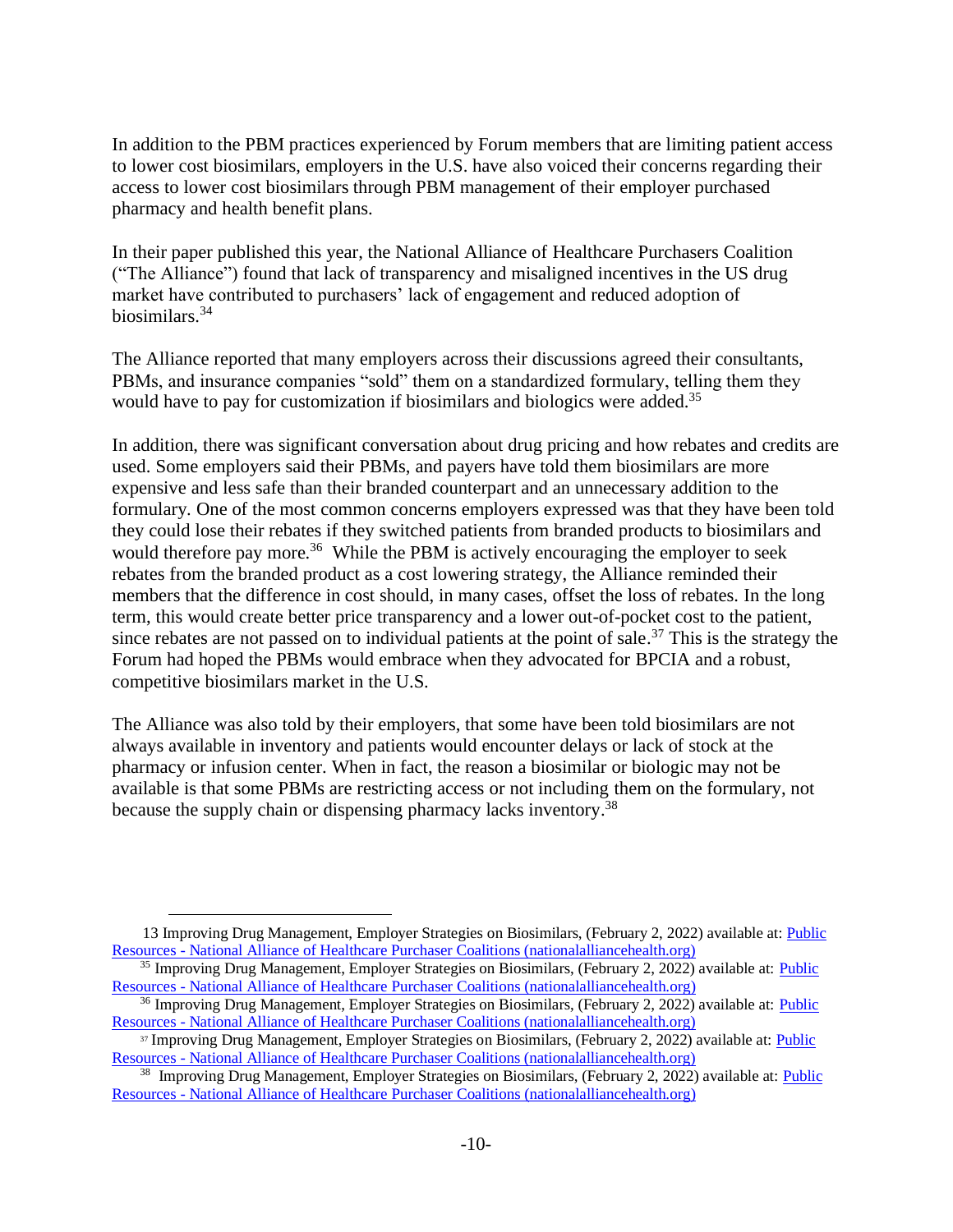The Alliance recommended to their employers the following key priorities when dealing with PBMs in their discussions around biosimilars, which demonstrate the PBMs lack of support for access to biosimilars and long-term sustainability of the biosimilars marketplace:

**1. Collecting objective information on biosimilars and the value of uptake** — During the roundtable sessions, employers reported receiving conflicting information (e.g., biosimilars will be more expensive than the reference products if employers cover them) from health plans, PBMs, benefits consultants, providers, and pharmacists. This caused confusion, misinformation, and a lack of biosimilar uptake. Employers want to better understand the rules/regulations, as well as the pipeline and related legislation.

**Understanding the availability and interchangeability of biosimilars for biologics** — Employers seek credible information about the 100% interchangeability of biosimilars with their reference products because they have been told patients could suffer side effects or have a worse response therapeutically. That an interchangeability designation by FDA only impacts dispensing (subject to state law) for a limited number of Part D biologics, and not prescribing for the vast majority of biologics is usually omitted from the discussion. Employers want up-to-date lists of biologics and biosimilars (including the availability of interchangeability) and regular updates as new biosimilar drugs are approved. The FDA has been helpful here.

With the launch of seven adalimumab (Humira™) biosimilars in 2023, the Forum is genuinely concerned about the PBM misinformation and lack of patient access to biosimilars as reported by the members of the Alliance.

# **Suggested Actions for the FTC and Policymakers More Broadly**

PBM behavior towards biosimilars can be addressed or curtailed through increased immediate action by the antitrust agencies.

- o Antitrust agencies should investigate and litigate against harmful conduct.
	- Investigate (and enjoin) the unlawful exercise of market power through rebates, exclusive contracting, monopsony pricing or other exclusionary conduct, by joint purchasing and joint negotiating entities, whether they are formal joint ventures or loose agreements between competing purchasers.
	- Bring a complaint under Section 5 of FTC Act ("unfair methods of competition" – broader than Sherman Antitrust Act) to challenge unfair methods of competition that have largely eluded private civil plaintiffs due to artificially strict standing or direct purchaser requirements.
	- Bring product-specific lawsuits that include allegations that PBMs conspired to block access to and reduce uptake in biosimilars.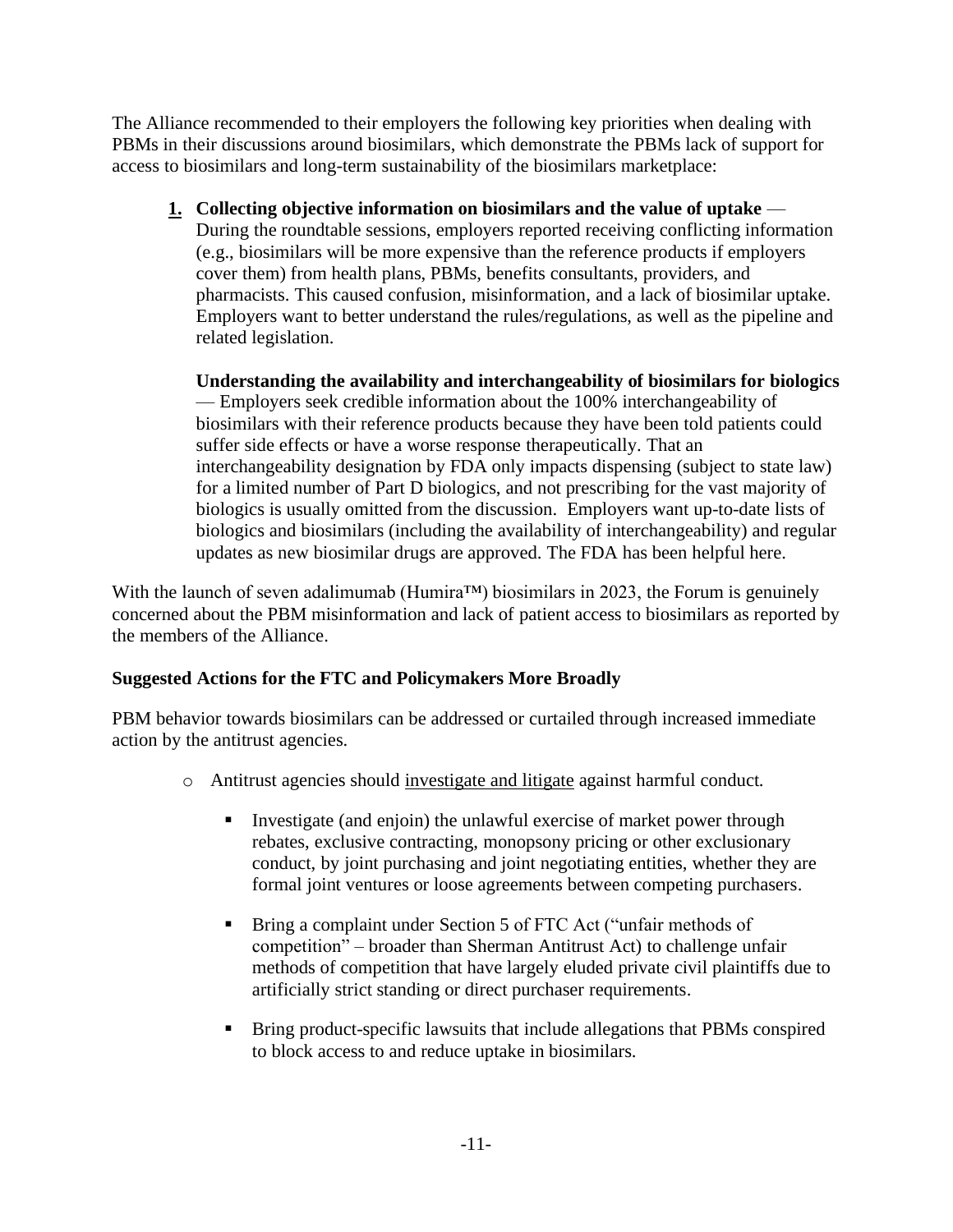- Utilize the FTC's rulemaking power to promulgate guidelines limiting PBM's use of the anticompetitive practices detailed above.
- o Antitrust agencies should scrutinize transactions that do not meet the HSR thresholds for mandatory reporting in order needs revamping to capture transactions or arrangements not currently subject to agency review.
	- PBM joint ventures currently are not subject to HSR review, such as Emisar, Ascent Health, or Zinc.
		- Agencies should recognize that buying groups can exercise dangerous monopsony power even if an individual buying group possesses less than 35% of the relevant purchases and even though overall output may not immediately be reduced in the generic pharmaceutical market when monopsony power pushes prices below competitive levels such buying groups still pose significant long-term threats to competition and public health. $<sup>1</sup>$ </sup>
		- Buying groups are already forcing input prices below competitive levels resulting in competitors abandoning certain products and smaller competitors being driven out of the market.<sup>1</sup> The anticompetitive effect of artificially lower prices is restricted output. The buying groups have increasingly utilized restrictive contract terms to reduce prices and margins, including MFN clauses, price reductions, administrative fees, service penalties, uniform pricing, extended price protections and restrictions, and extended payment. These penalties and provisions leave a generic manufacturer with the false choice of absorbing high penalties or abandoning the market.
	- o Antitrust agencies should conduct studies to deepen knowledge on the ways in which PBMs serve as the gatekeepers for prescription drugs for millions of Americans, and how their dominance and opacity has resulted in limited choice/competition and higher pricing for patients.
		- Studies should seek to determine whether PBMs charge certain payers a higher price than reimbursement rates for competing pharmacies while reimbursing pharmacies in which the PBMs have an ownership interest at the rate charged to payers; steer patients to pharmacies in which the PBM has an ownership stake; audit or review proprietary data of pharmacies not owned by the pharmacy benefit manager and use such data for competitive advantage; and use formulary designs to depress the market share of low-cost, lower rebate prescription drugs.<sup>39</sup>
		- Studies should seek to understand the impact of buying group consolidation.

<sup>&</sup>lt;sup>39</sup> Prescription Pricing for the People Act, [https://www.grassley.senate.gov/imo/media/doc/prescription\\_pricing\\_for\\_the\\_people\\_act\\_-\\_one\\_pager.pdf.](https://www.grassley.senate.gov/imo/media/doc/prescription_pricing_for_the_people_act_-_one_pager.pdf)